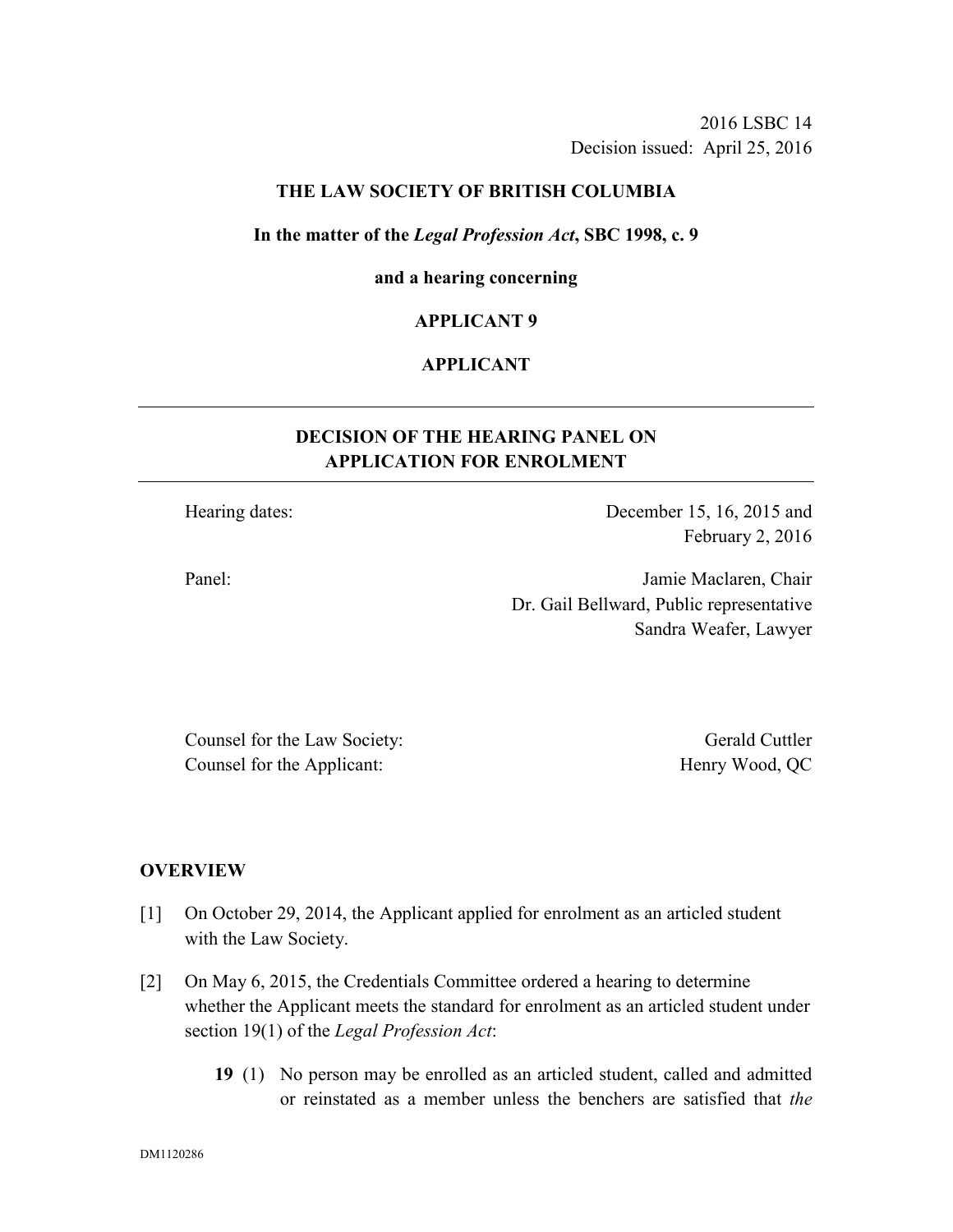*person is of good character and repute and is fit to become a barrister and a solicitor of the Supreme Court.*

[emphasis added]

- [3] In determining whether the Applicant meets the standard for enrolment as an articled student, the Panel inquired into the following circumstances:
	- (a) His conduct in and around September 2009 with respect to a female ("AB") then under the age of 16 years;
	- (b) The criminal charges laid against the Applicant for his conduct in and around September 2009 with respect to AB;
	- (c) The Applicant's guilty plea on August 23, 2011 to the summary conviction offence of Internet luring contrary to s.172.1(1)(b) of the *Criminal Code*;
	- (d) The sentencing of the Applicant on January 24, 2012 to a one-year conditional sentence and probation order for the summary conviction offence of Internet luring, including an automatic order under s. 490.12 of the *Criminal Code* that he comply with the *Sex Offender Information Registration Act* for ten years;
	- (e) An incident in or around 2005, when the Applicant was found by police to be smoking marijuana in his vehicle;
	- (f) An incident on or about May 8, 2006, when the Applicant received a 24 hour driving prohibition for operating his vehicle while under the influence of marijuana and while having a novice or "N" driver's licence;
	- (g) The 30-day suspension of the Applicant's driver's licence on or about September 22, 2006, following the marijuana-related incidents outlined above;
	- (h) An incident on or about December 10, 2006, when the Applicant received a 24-hour driving prohibition for registering a "warn" status during a roadside alcohol test and while having a novice or "N" driver's licence;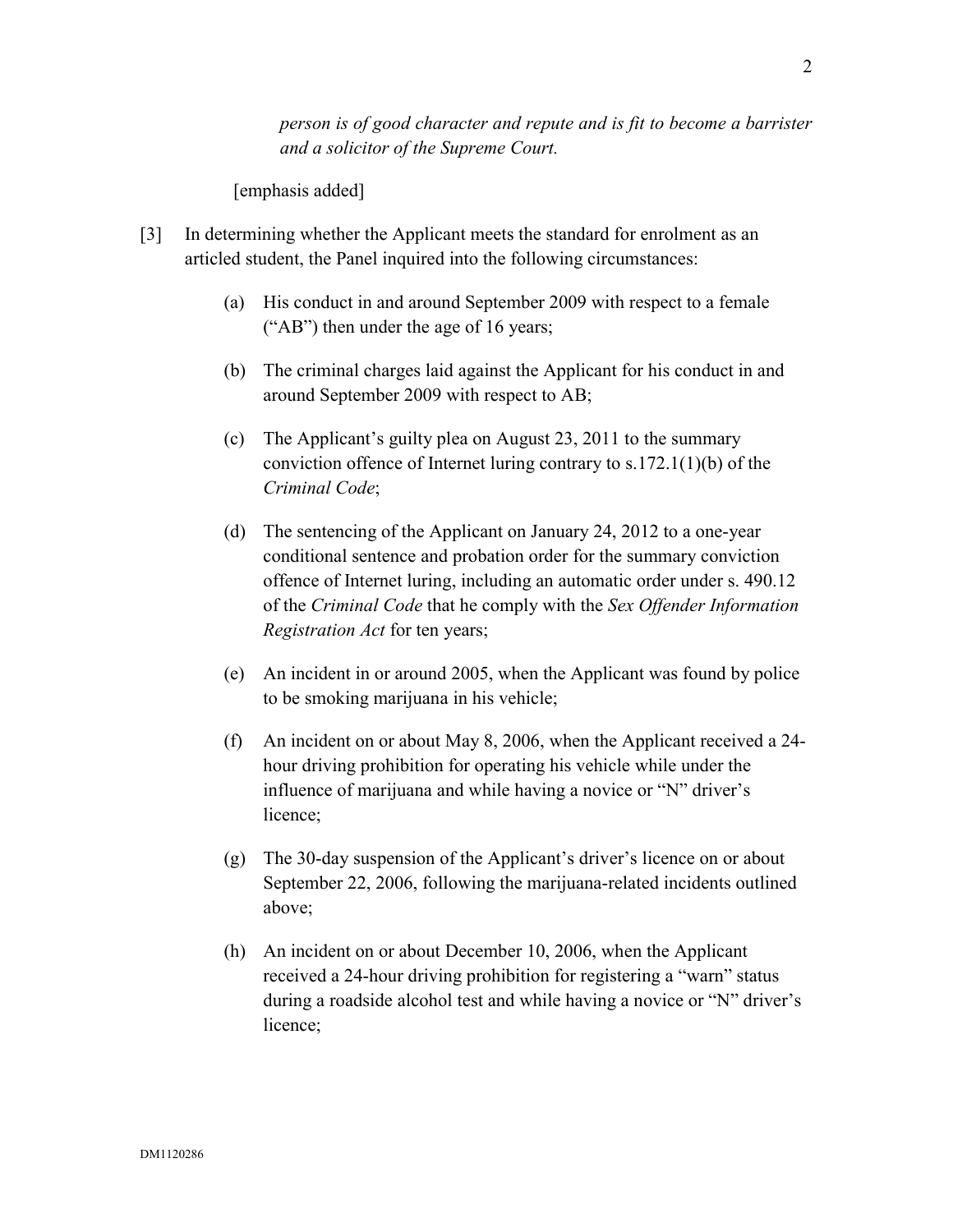- (i) An incident on or about November 28, 2014, when the Applicant threw the contents of an alcoholic beverage on a female classmate during a law school social gathering;
- (j) An incident on or about December 20, 2014, when the Applicant registered a "fail" status during a roadside alcohol test, his "Car2Go" car-sharing vehicle was impounded, and he received a 90-day driving prohibition.
- [4] The onus is on the Applicant to satisfy the Panel of his good character and repute on the balance of probabilities. This includes demonstrating that he is rehabilitated and trustworthy at the time of the hearing. While mindful of the concept of redemption through rehabilitation and the interest in fostering greater diversity within the legal profession, the Panel is concerned first and foremost with protecting the public interest. This entails ensuring that those who are given the privilege of practising law are of good character and repute such that they uphold the integrity and honour of the profession.
- [5] For all of the reasons set out below, the Panel finds that the Applicant has not met the burden of demonstrating that he is fit for enrolment as an articled student with the Law Society at this time.

# **BACKGROUND**

- [6] The Applicant was born in Winnipeg in 1987 to a mother of Mennonite heritage and a father of Haitian origin. His mother raised him and his older brother and sister under challenging circumstances until the government placed him and his sister into foster care when he was three years old. His maternal aunt and uncle adopted him and his sister when he was five years old, and moved them from Manitoba to Abbotsford.
- [7] The Applicant exhibited hyperactive behaviour at an early age. He acted out and required extra attention in more than one elementary school. His uncle often resorted to corporal punishment to curb the Applicant's misbehaviour. This continued until the Applicant stood up to his uncle when he was about 12 years old.
- [8] The Applicant's relationship with his adoptive family worsened through his early adolescence. He was increasingly critical of his aunt and uncle and specifically resented their lower socioeconomic status (though he later grew to appreciate their support and role in encouraging his formal education). This difficult time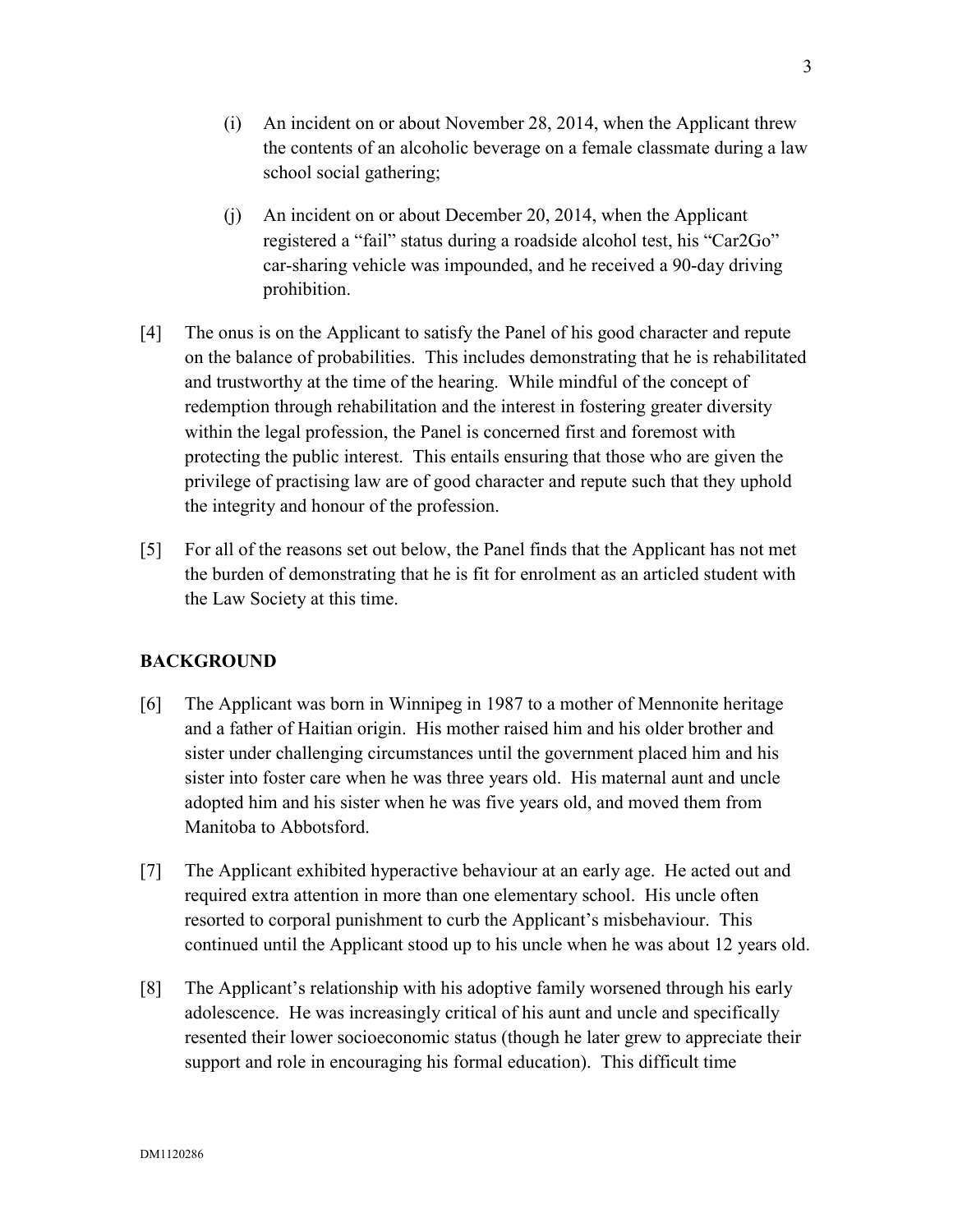culminated in the Applicant being asked to leave his adoptive home when he was 15 years old. He then went to live with another aunt and uncle in Ladner.

- [9] The Applicant had more positive experiences in Ladner, including better performance in school. His Ladner uncle was a successful businessman, and the Applicant enjoyed a more affluent lifestyle in his new home. He also saw the benefits that his uncle obtained from a good education.
- [10] The Applicant returned to Abbotsford for his final year of high school. By this time, he had passed through four elementary schools and three high schools. The Applicant graduated from high school and enrolled in a business program at the University of the Fraser Valley. His first university experience was short-lived, however, as he quickly dropped out of school and worked as a pizza delivery person. The Applicant then associated with an older crowd whose social activities often involved the heavy use of alcohol and marijuana. It was during this period that the Applicant received a 30-day suspension of his driver's licence for the two aforementioned driving incidents involving marijuana.
- [11] The Applicant eventually realized that his Abbotsford friends were holding him back. When an opportunity arose to live and study in Kamloops with his sincerelocated adoptive family, he took it. He enrolled in undergraduate studies at Thompson Rivers University in January 2009.
- [12] The Applicant's fresh start in Kamloops went well, though he was unable to completely abstain from marijuana despite best intentions. He enjoyed his first semester at Thompson Rivers, and met some good friends who appeared to be on a more productive path than the friends he left behind in Abbotsford.

# **Sexual offence and conviction**

- [13] The summer of 2009 saw the Applicant working again as a pizza delivery person in Kamloops. He was soon shaken by the tragic news that a close friend from Abbotsford had committed suicide. He also grew more lonely and isolated as many of his university friends moved away from Kamloops for the summer.
- [14] The Applicant found a new social circle at the Kamloops pizza shop where he worked. He was friendly with the owners and his coworkers, including the owners' 15-year-old daughter AB. One evening, while the owners were on vacation and it was only the Applicant, AB and another young coworker working at the shop, AB seemed to become more flirtatious with the Applicant. Intrigued by the new dynamic, the Applicant engaged in some sexual innuendo with AB, to which she appeared to respond. AB obtained the Applicant's cell phone number from a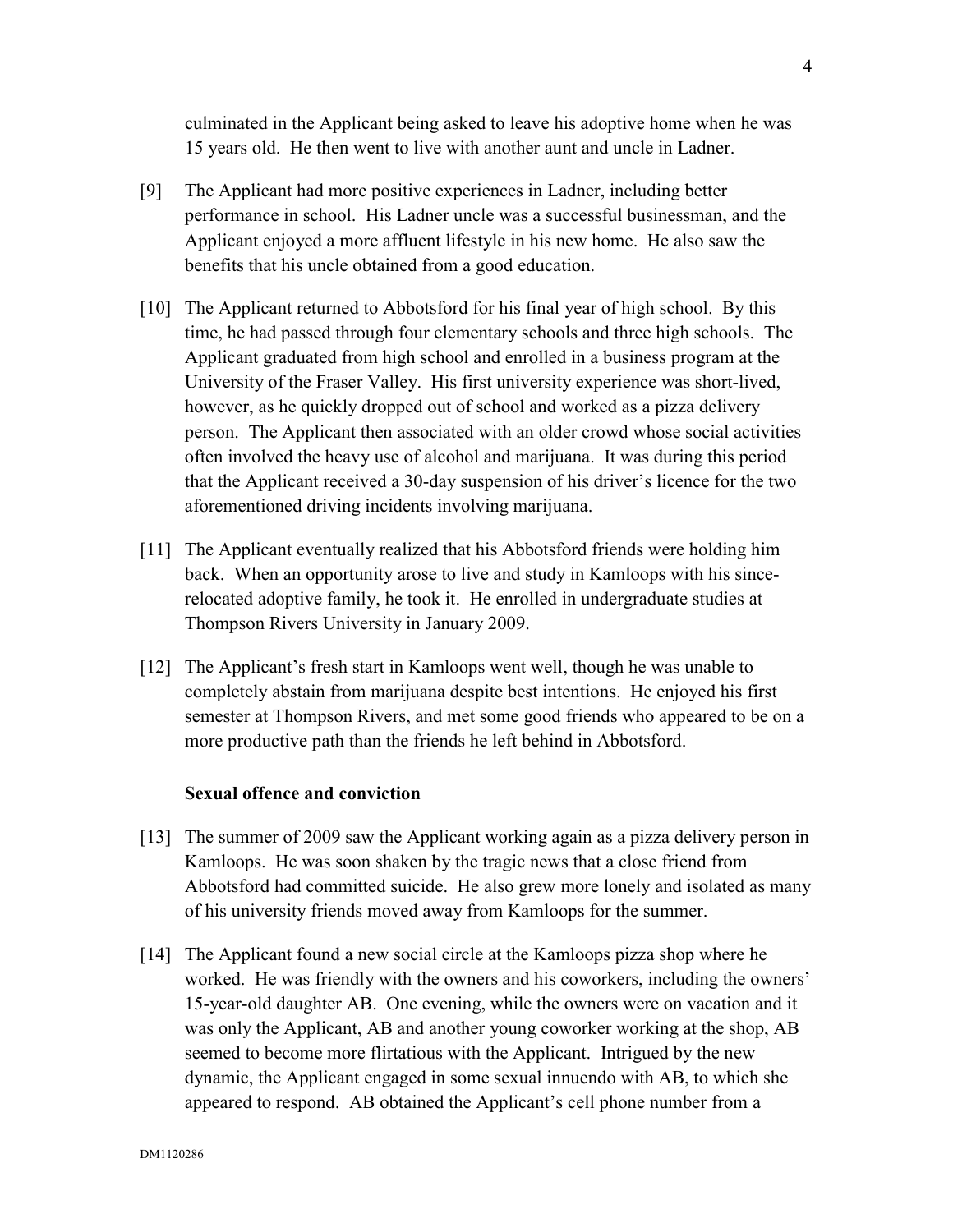mutual friend, and initiated a sexually suggestive text conversation with him the next evening. They planned to meet up the following afternoon.

- [15] That afternoon, the Applicant and AB went for a drive in his car. They parked in a private location and engaged in some kissing and mild petting in the front seat. AB rebuffed the Applicant's suggestion of further sexual contact, and he drove her to school on seemingly good terms. They continued to communicate by text message over the next short while. The Applicant pressed AB to send him nude photos, and she obliged him to a point by messaging a few photos of herself in various states of undress. The text messaging continued for a few more days until AB's mother having recently returned from vacation — discovered the indecent messages and photographs, and quickly contacted police.
- [16] The impugned text messages were before the Panel. There is no need to reproduce them here. They are explicit and profane, and would reflect very poor judgment even if they were sent to someone much older than a 15-year-old girl. The Applicant now concedes that they were shocking, exploitative and embarrassing.
- [17] The Applicant turned himself into local police on or about September 29, 2009. He was booked on a number of sexual offence charges related to his association with AB, and he spent the night in jail. He initially made some excuses for his behaviour, focused primarily on AB's seeming maturity and what he perceived as an arbitrary threshold for the age of consent (raised from 14 years to 16 years by the federal *Tackling Violent Crime Act* in 2008). The Applicant's attitude about the propriety of his actions ultimately evolved, and to spare AB the indignity and trauma of testifying at trial about their illicit association, he did "the honourable thing" by pleading guilty to the summary conviction offence of Internet luring on August 23, 2011.
- [18] On January 24, 2012, the Applicant was sentenced to a one-year conditional sentence and probation order. His sentence included an automatic order that he comply with the *Sex Offender Information Registration Act* for a period of ten years. The Applicant filed an appeal of his sentence within a month, but he abandoned the appeal shortly thereafter.
- [19] The Applicant continued with his education in Kamloops under the shadow of his criminal charges. He nonetheless performed well in his undergraduate studies, and was accepted into UBC Law School for the 2012/13 academic year. Over the course of his first two years at UBC Law, he completed two voluntary sex offender outpatient programs in addition to his conditional sentence and probation.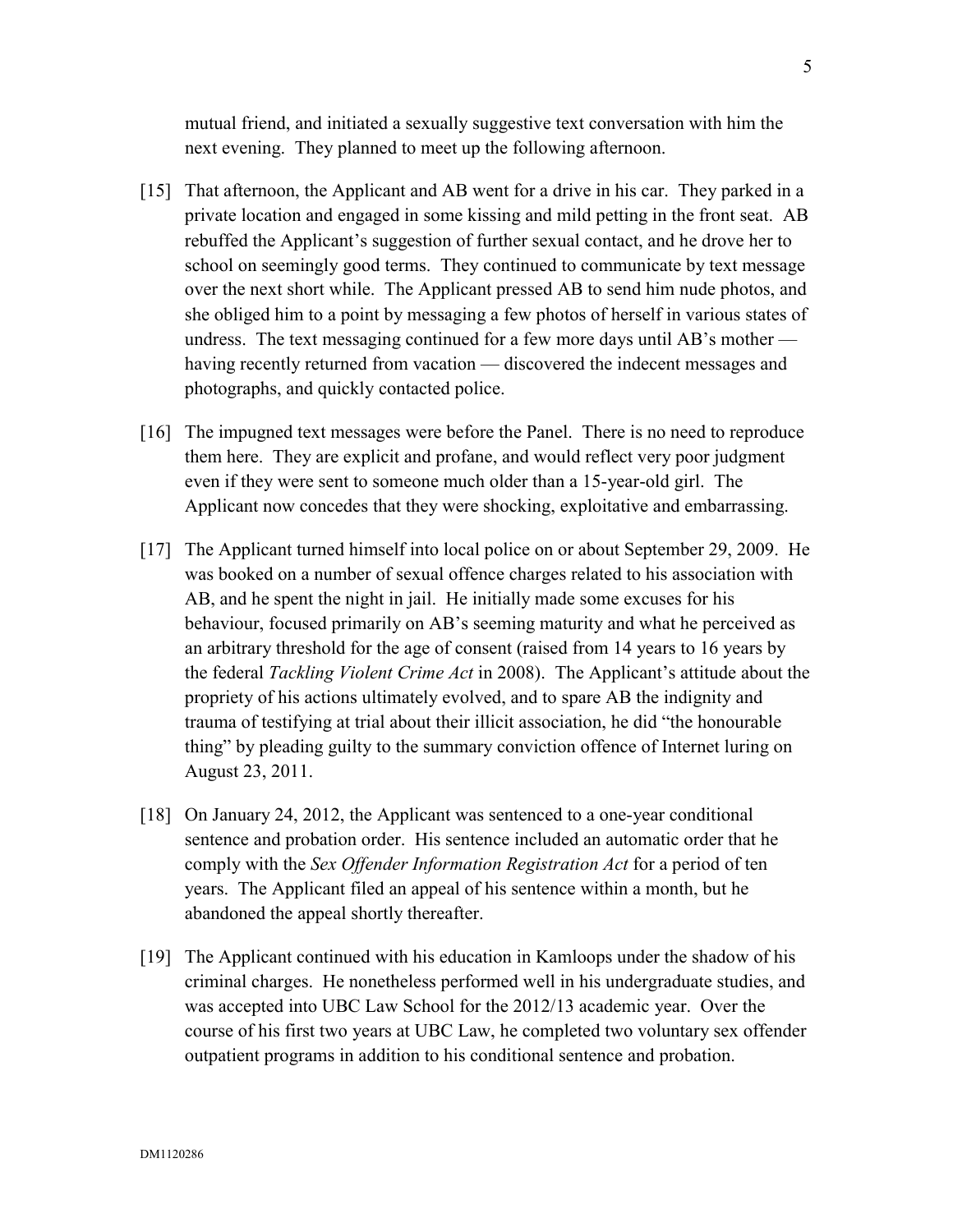# **Post-conviction conduct**

- [20] The Applicant has not been charged with a criminal offence since his conviction for Internet luring in 2011. However, he was involved in two troubling incidents that were explored at some length during the hearing. Both incidents occurred soon after his October 29, 2014 application to the Law Society for enrolment as an articled student.
- [21] On or about November 28, 2014, the Applicant attended a social evening organized by the UBC Law Students Society. That evening, he engaged a female classmate in a brief discussion about the process that she and other organizers followed in selecting monthly models for a fundraising calendar of male law students. The discussion ended with his classmate insulting his appearance and promptly walking away, whereupon the Applicant flung the contents of his alcoholic beverage at her back. He apologized to his classmate in a Facebook post on the following day, but the incident resulted in him being banned from future Law Students Society social events.
- [22] On or about the evening of December 19, 2014, the Applicant attended a classmate's birthday party in North Vancouver. He anticipated having several alcoholic drinks over the course of the evening and night, so he arranged to catch a ride to the party and then a taxi home from the party. He ended up taking a taxi to a pub in the Gastown neighbourhood of Vancouver for a few more drinks with friends. He left the Gastown pub in the very early hours of the morning and searched for a taxi to drive him the short route home to his West End neighbourhood. It being cold outside and the holiday season, his search proved futile. So he resigned himself to walking home despite being underdressed for the occasion. On his walk, the Applicant came across a "Car2Go" car-sharing vehicle. He had a Car2Go account and saw that the vehicle was available for use. Throwing caution to the wind, he decided to drive the vehicle home.
- [23] The Applicant recalled consuming seven to nine alcoholic drinks over five hours that night. He considered himself fit to drive the Car2Go vehicle, though he admits to having assessed it as a "close call." In the relatively short distance between where he picked up the vehicle and his home, the Applicant drove into a police roadblock. He was subjected to a roadside alcohol test for which he registered a "fail" status. His vehicle was impounded at significant personal expense, and he received a 90-day driving prohibition. He promptly reported the incident to his principal.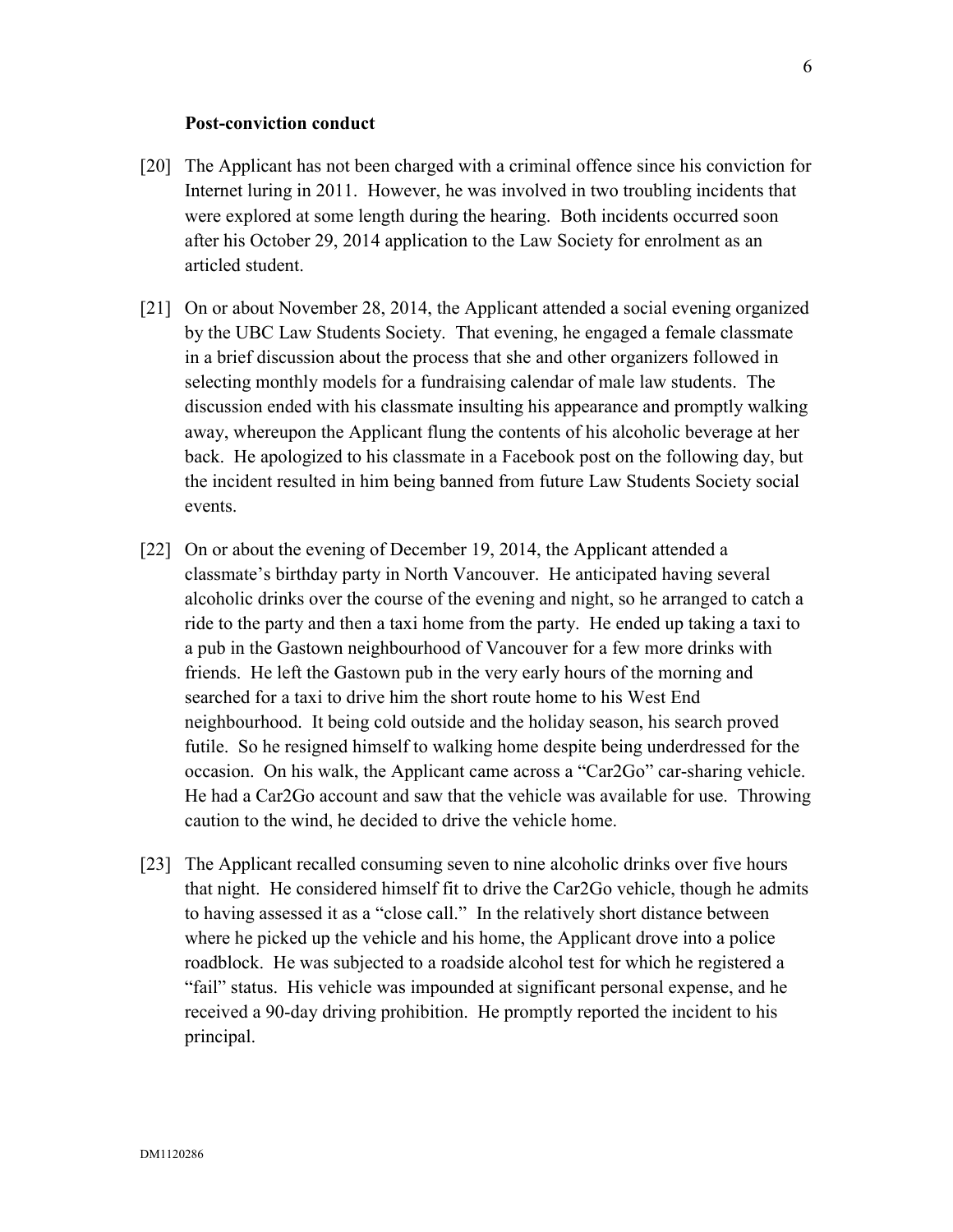#### **Marijuana and alcohol use**

- [24] By his own admission, the Applicant has often used marijuana and alcohol to enhance his social experiences and to counter heightened stress and anxiety. He has used marijuana, in particular, to cope with varying levels of anxiety and depression throughout his adult life, though he completely abstained from alcohol and drug use during his conditional sentence. By the time of the hearing, the Applicant had moderated his alcohol use from a weekly binge drinking level to an occasional light drinking level. This moderation was self-initiated and facilitated by the fact that he no longer has "much reason to celebrate" in social circles. He continues to smoke a marijuana pipe two or three times per week in order to relax and to keep his mind "from racing."
- [25] There is evidence in the record from psychological counselling reports that the Applicant uses alcohol and marijuana to treat ongoing symptoms of Attention Deficit/Hyperactivity Disorder (ADHD) and severe anxiety. There is also evidence that the influences of alcohol and marijuana operate to disinhibit the Applicant and contribute to his poor judgment and impulsive behaviour on occasion. The Applicant's sexual offence had no apparent connection to marijuana or alcohol use, but the drink-throwing incident and the Car2Go incident both involved some measure of alcohol use. The Panel is not charged with investigating and ruling on the propriety and effects of the Applicant's marijuana and alcohol use *per se*, but it is abundantly clear that the Applicant would benefit from healthier and more constructive coping strategies for his ongoing mental health challenges.

#### **Psychological assessments**

- [26] The hearing record included a psychological assessment of the Applicant prepared by psychologist Bruce Steven on October 5, 2011 for the purpose of informing the Applicant's criminal sentence hearing. In his report, Mr. Steven noted that the Applicant felt responsibility and regret for his criminal actions and had engaged in an open examination of his luring behaviour in terms of its sources, consequences and his accountability. He assessed the Applicant as presenting "no danger" of reoffending.
- [27] The Panel also heard from clinical psychologist Dr. Lindsey Thomas regarding her psychological assessments of the Applicant conducted in November 2014 and October 2015 for the purpose of informing his application for enrolment as an articled student. Dr. Thomas tendered two reports: one dated December 6, 2014 and the other dated December 7, 2015.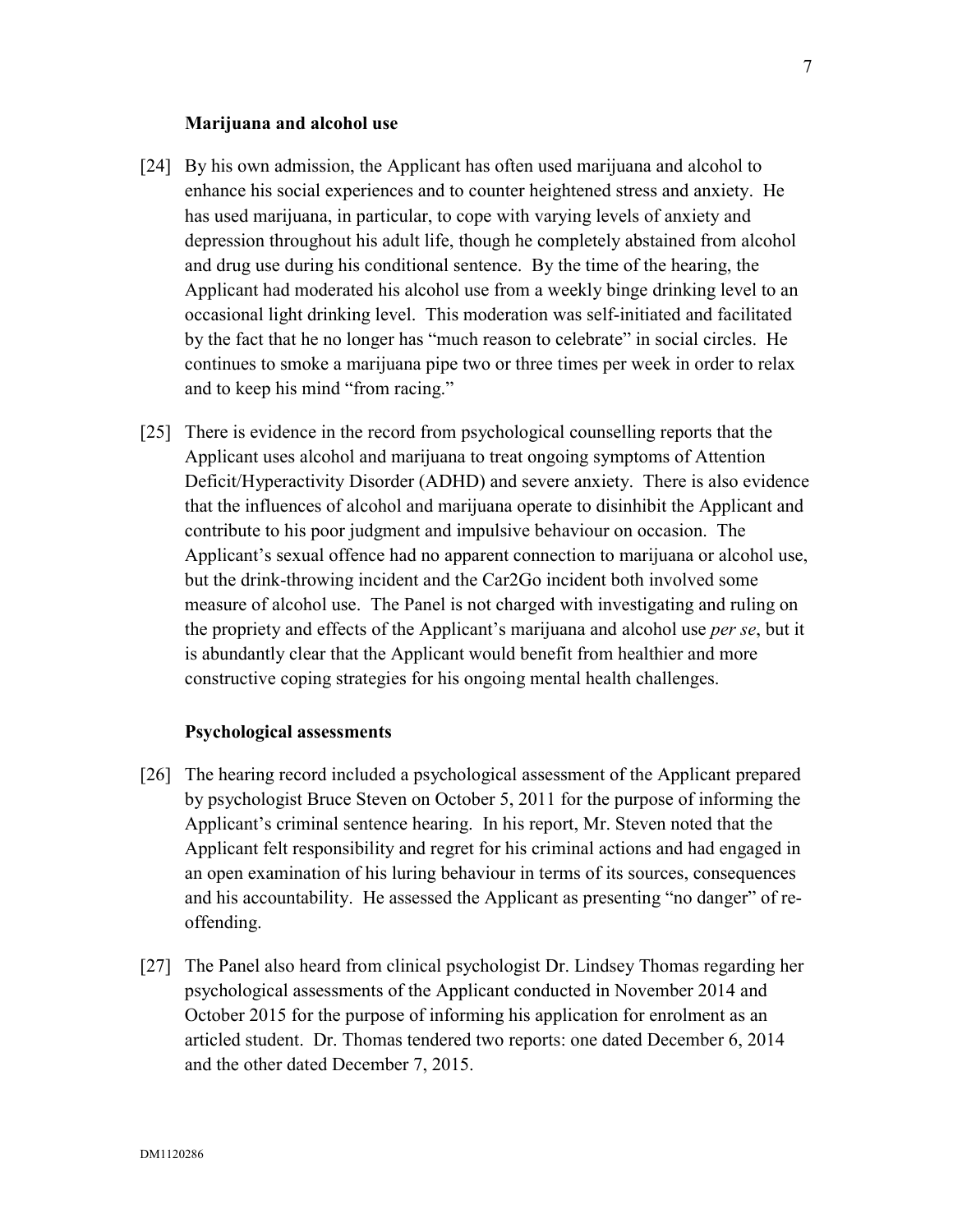- [28] In her 2014 report, Dr. Thomas found the Applicant to be at "Low-Moderate risk" (on a scale consisting of Low, Low-Moderate, Moderate-High, High and Very High) of sexual recidivism and, in particular, at "Low risk" of behaving similarly toward an under-aged person. She found that he had learned and matured a lot from his conviction and subsequent counselling and that he was very motivated to demonstrate his good character and repute. She noted that he had "many characteristics that would make him a very successful lawyer."
- [29] However, Dr. Thomas also noted in her 2014 report that:

The configuration of the clinical scales suggested a person with a history of substance abuse problems (i.e., marijuana) who was impulsive and sometimes struggled to regulate emotions appropriately. His drug use likely represented a way for him to better manage his emotions. He reported some strain in his relationships with others, in part due to his tendency towards impulsivity and feelings of resentment (with the latter likely relating to the victim stance thinking noted above). He was likely to be particularly disinhibited under the influence of drugs, and he may display particularly poor judgment and demonstrate other acting-out behaviours.

[30] Similarly, she noted in her 2015 report that:

Overall, it seemed as if [the Applicant] had matured since the last assessment and he presented as being psychologically well adjusted, and this was supported by the test results. There was minimal evidence of any mental health issues at the time of the present assessment, which again was an improvement from a year ago when there were still signs of depressive and anxiety symptoms. That being said, it seemed that [the Applicant] had continued to struggle periodically with impulsivity/risk taking behaviours and resentment/anger fueled [sic] acting out, as evidenced by him driving while intoxicated and throwing a drink on a fellow female [sic] law student.

[31] Dr. Thomas also noted that the impaired driving incident and the drink-throwing incident both happened more than six months prior to her 2015 assessment. In her view, this passage of time lessened their importance as risk indicators of future impulsive behaviour.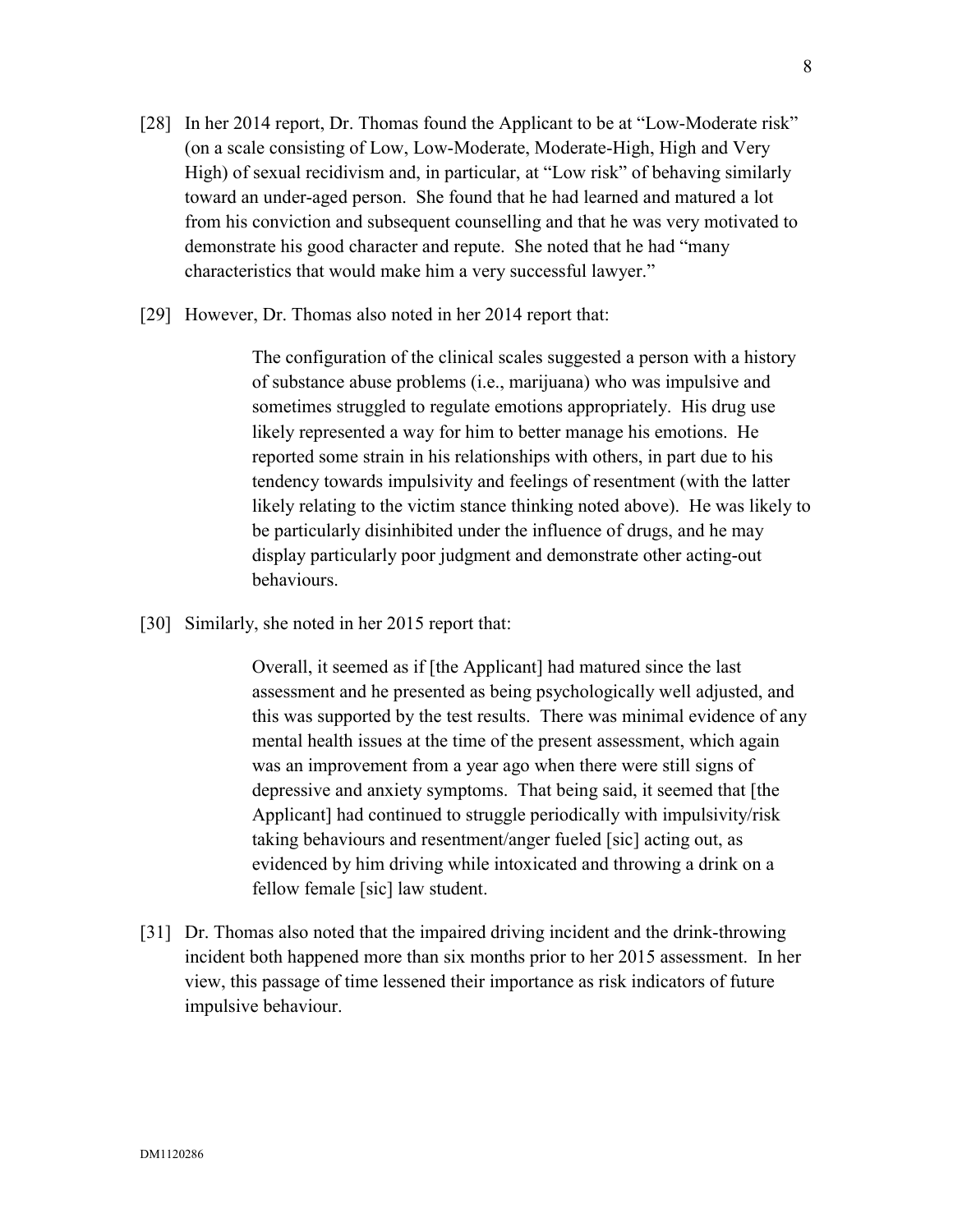#### **Character references**

[32] The Applicant's evidence included two character references — one given via letter and hearing testimony from Professor Bruce MacDougall of UBC Law, and the other given via letter and hearing testimony from William Sundhu of Kamloops.

#### **Professor Bruce MacDougall**

[33] Professor Bruce MacDougall taught the Applicant in five courses at law school, including a directed research course. He also oversaw the Applicant's work as a summer research assistant. In his reference letter and testimony, Professor MacDougall expressed very high regard for the Applicant's legal abilities and character alike. And while aware of the Applicant's criminal conviction and postapplication incidents, he emphasized the public interest in greater diversity and reflective representation of "outsider" perspectives within the legal profession. He stated, in his reference letter:

> I am proud of what [the Applicant] has achieved at law school and especially in the context of his background broadly speaking, including his family background, his economic circumstances, the put-downs he had when he was younger because of his race, and also his criminal record. ...

I have seen people give "excuses" and shift blame. I have seen people who would quite possibly bring disrepute to their chosen professions. [The Applicant] is not in those categories, in my opinion. He has always been scrupulously honest and fair in his discussions with me. It will be obvious to you that I am firmly of the view that [the Applicant] ought to be judged worthy of continuing on his path to entry into our profession and to be able to do that right away.

#### **William Sundhu**

[34] William Sundhu is a long-time member of the legal profession and a former Provincial Court judge. He met the Applicant in the summer of 2015 when the Applicant volunteered for his federal election campaign. Mr. Sundhu testified that he knew about the circumstances surrounding the Applicant's criminal conviction and most recent impaired driving incident and that he saw him as demonstrating appropriate responsibility, understanding and remorse. Mr. Sundhu also referred to his own personal experience of having "messed up" with alcohol use and subsequently having to make amends, rehabilitate himself, and make "the long journey to redemption". Though Mr. Sundhu supported the Applicant, he was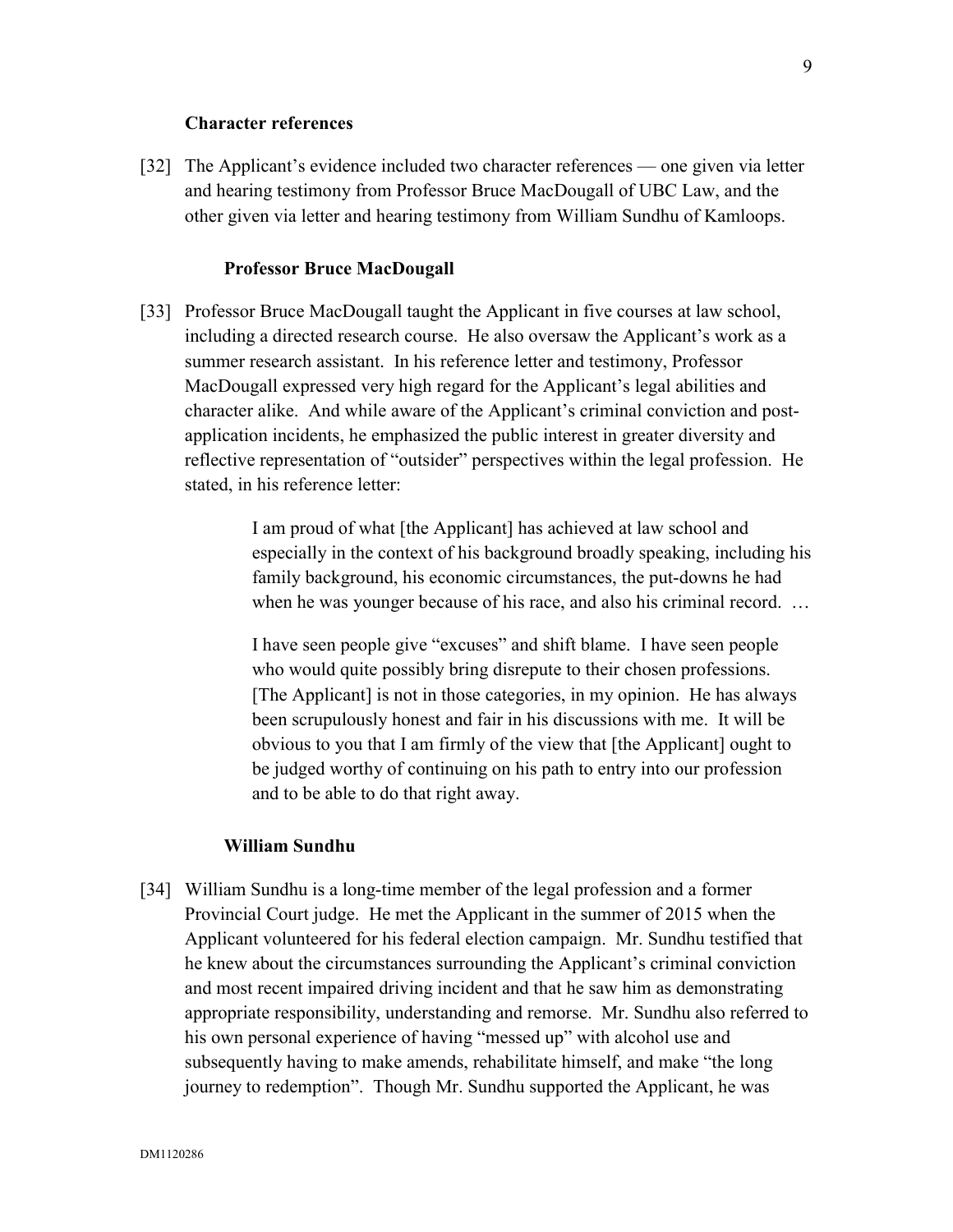mindful of the nature of the Applicant's criminal conviction and its accompanying stigma. He also viewed the Applicant's alcohol and marijuana use as "problematic" and "not a good idea."

# **ISSUES**

[35] The Panel must determine:

- (a) Whether the Applicant has met the burden of proving that he is of good character and repute and therefore meets the standard for enrolment as an articled student, pursuant to section 19(1) of the *Legal Profession Act*; and
- (b) If (a) is affirmed, whether the Law Society should impose conditions or limitations on the Applicant's enrolment as an articled student, pursuant to section 22(3) of the *Legal Profession Act*.

# **ANALYSIS**

- [36] Under section 3 of the *Legal Profession Act*, the Law Society must uphold and protect the public interest by, among other things, ensuring the independence, integrity, honour and competence of lawyers.
- [37] In *MacDonald Estate v. Martin*, [1990] 3 SCR 1235, the Supreme Court of Canada expressed concern that the legal profession maintain high standards of professional conduct to promote public confidence in the administration of justice and strengthen the integrity of Canadian systems of justice.
- [38] On the fundamental question of what constitutes "good character and repute" for the purpose of entry into the legal profession, the BC Court of Appeal, in *McOuat v. Law Society of BC* (1993), 78 BCLR (2d) 106, adopted the following oft-quoted passage from an article entitled, "What is 'Good Character'?" by Mary Southin, QC (as she then was), published in *The Advocat*e, (1977) v. 35, at 129:

I think in the context "good character" means those qualities which might reasonably be considered in the eyes of reasonable men and women to be relevant to the practice of law in British Columbia at the time of application.

Character within the Act comprises in my opinion at least these qualities:

1. An appreciation of the difference between right and wrong;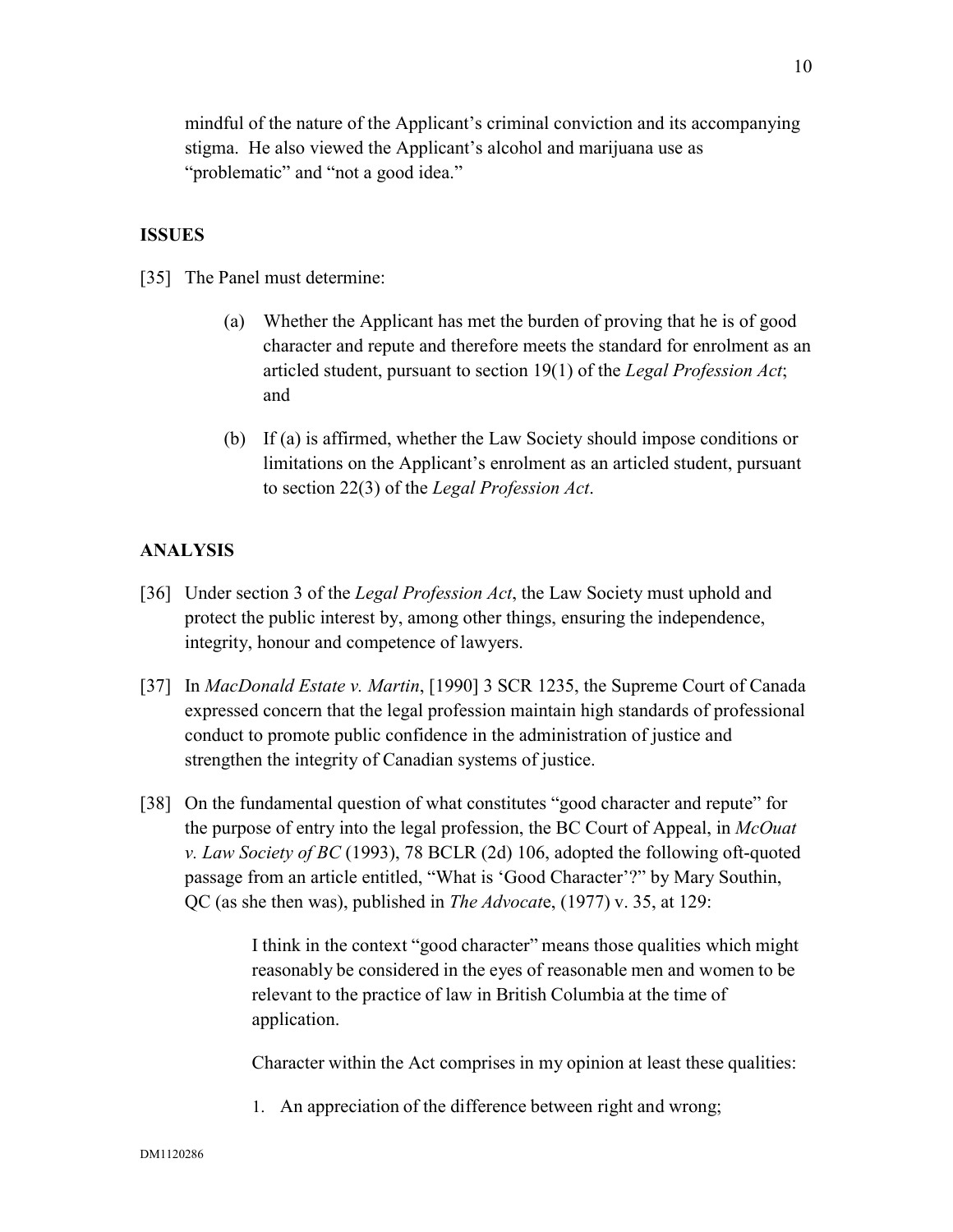- 2. The moral fibre to do that which is right, no matter how uncomfortable the doing may be and not to do that which is wrong no matter what the consequences may be to oneself;
- 3. A belief that the law at least so far as it forbids things which are *malum in se* must be upheld and the courage to see that it is upheld.

What exactly "good repute" is I am not sure. However, the Shorter Oxford Dictionary defines "repute" as "the reputation of a particular person" and defines "reputation" as:

- 1. The common or general estimate of a person with respect to character or other qualities; the relative estimation or esteem in which a person is held.
- 2. The condition, quality or fact of being highly regarded or esteemed; also respectability, good report.

In the context of s. 41 I think the question of good repute is to be answered thus: would a right-thinking member of the community consider the applicant to be of good repute? ...

If that right-thinking citizen would say, knowing as much about an applicant as the Benchers do, "I don't think much of a fellow like that. I don't think I would want him for my lawyer", then I think the Benchers ought not to call him or her.

[39] In *Re: Applicant 3,* 2010 LSBC 23 at paragraph 23, the panel commented on the overriding public interest focus of enquiry into an applicant's character and repute:

> The determining factor at all Credentials hearings is the public interest. To protect the public, the Law Society must be satisfied that an applicant meets the test of being of "good character and repute". Unlike in the disciplinary context, the onus is on the Applicant to meet this standard. In this context, public interest has a broader meaning. It is in the public interest to have articled students and lawyers from diverse backgrounds. Persons who have gone astray and have truly rehabilitated themselves can give valuable insight to clients, the courts and the public. They can become valued and trustworthy members of the profession. They set an example to all of us. However, here the onus is on this Applicant to prove his rehabilitation. It is not enough for the Applicant to appear and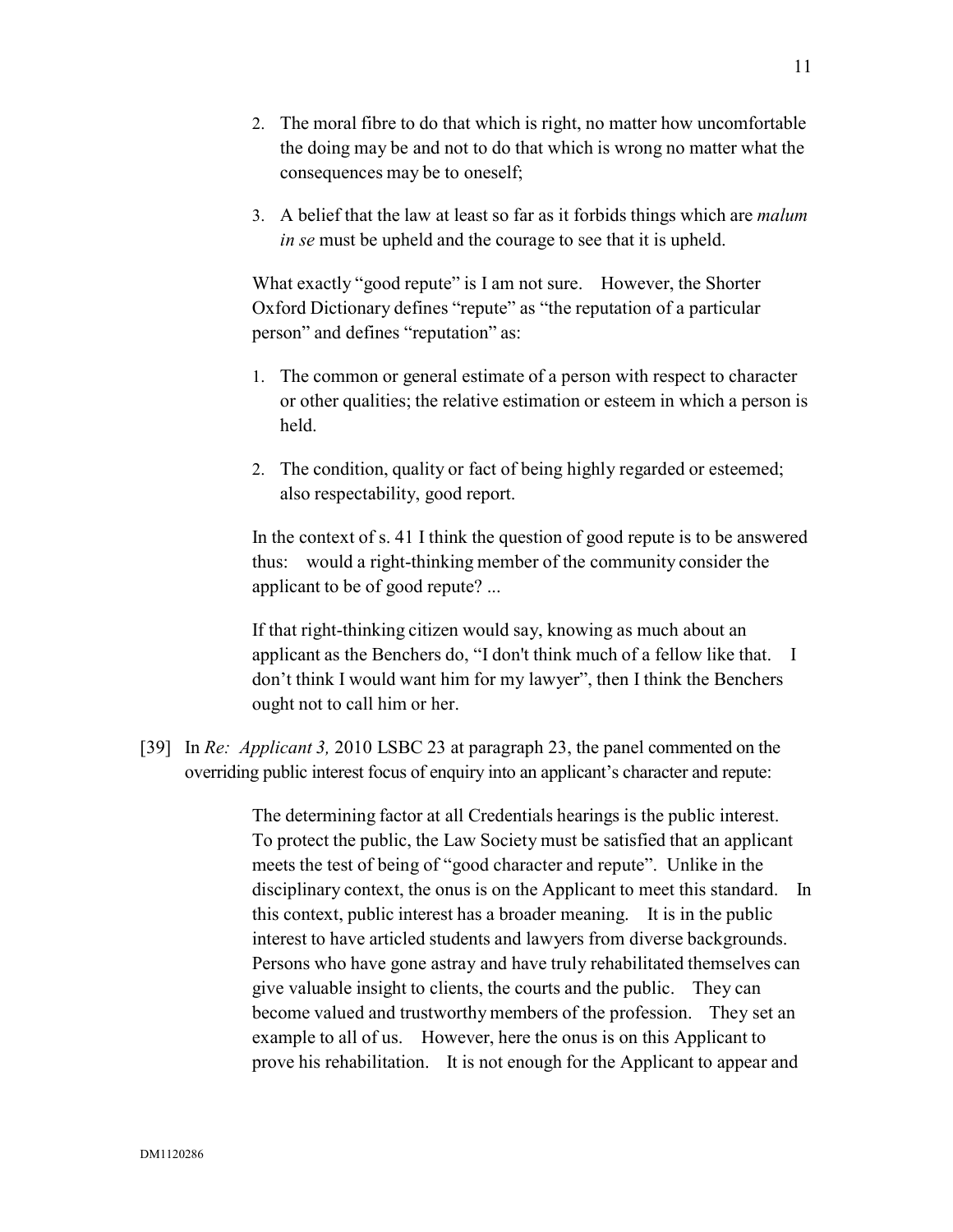say, "These events happened a long time ago, and by the way, I have rehabilitated myself." A much more thorough examination is required.

[40] A criminal history is not, in and of itself, determinative of an applicant's character and repute. As stated in the *Law Society of Upper Canada v. Schuchert*, [2001] LSDD No. 63 at paragraph 19:

> The existence of a criminal record, even for serious offenses, is not, of itself, an impediment to admission to the bar. The test is whether the applicant has changed since the time of those charges and is now of good character.

- [41] There are numerous recent examples across Canada of law society applicants who have been deemed fit for enrolment as an articled student despite having a criminal history. In British Columbia, they include the applicants in *Law Society of BC v. Selamaj*, 2015 LSBC 12, *Law Society of BC v. Fitzmaurice*, 2014 LSBC 54, *Law Society of BC v. Tedham*, 2014 LSBC 34, *Law Society of BC v. Lagemaat*, 2014 LSBC 31 and *Law Society of BC v. Eckardt*, 2014 LSBC 07. The applicant in *Lagemaat* was denied enrolment in his initial application to the Law Society, due in some measure to the severity of his past illegal acts, but accepted upon reapplication once his rehabilitation was considered complete.
- [42] As stated in *Selamaj* at paragraph 42:

Although past charges, offences and delinquencies are of serious concern to the Law Society, they do not themselves determine whether an applicant meets the standard for enrolment as an articled student. The test is whether an applicant is of good character and repute at the time of the application or hearing. This provides space for self-transformation over time and recognizes the potential for redemption through rehabilitation. It creates pathways to the legal profession for people whose personal and perhaps disadvantaged circumstances once contributed to irresponsible decisions. For some, the achievable prospect of becoming a lawyer provides life-changing motivation to uphold the rule of law rather than defy it. The public interest is ultimately served by a greater diversity of articled students and lawyers from varied cultural and socioeconomic backgrounds.

[43] No isolated act or series of acts will necessarily define or fix one's essential nature for all time: *Law Society of Upper Canada v. Birman*, [2005] LSDD No. 13 at paragraph 13. The standard to be met in establishing an applicant's good character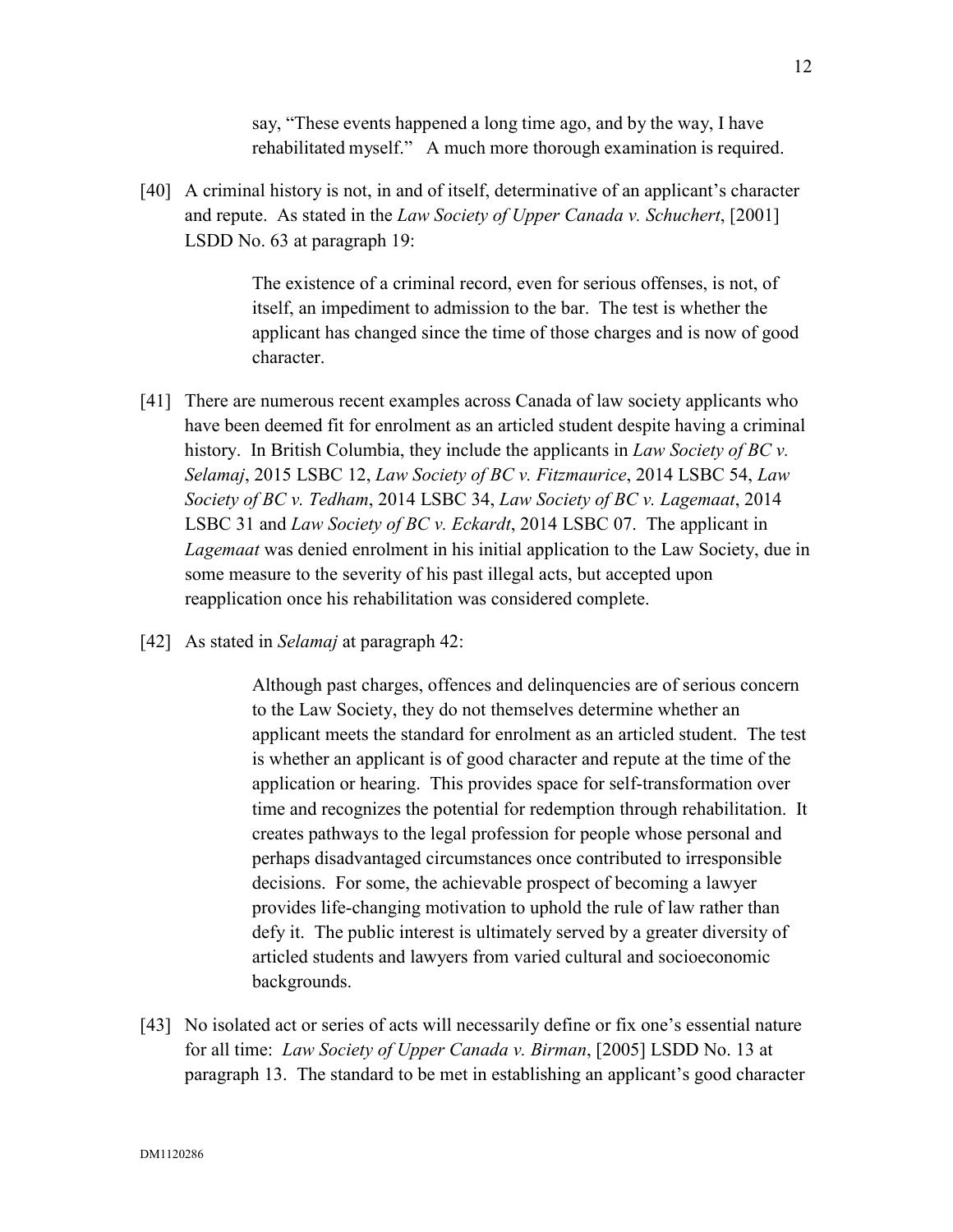and repute is not one of perfection or certainty: *Law Society of BC v. Lee*, 2009 LSBC 22 at paragraph 79, citing *Schuchert* at paragraph 18.

[44] Since it involves an external perspective on personal history, establishing good repute presents a difficult challenge to an applicant on the path to rehabilitation. This is particularly the case in an age of instant access to personal information through the Internet. A quick Google search may reveal the full spectacle of old transgressions and crimes as if they happened yesterday. Asked to assess whether a person convicted of a reprehensible crime like Internet luring is reputable, the average person will surely not hesitate to say, "No." But this inquiry must be directed to the unique circumstances of the individual applicant, as viewed from the perspective of Mary Southin's "right-thinking citizen" with knowledge of all of the evidence. This requires the Panel to weigh the particular circumstances of the Applicant's offence, the nature and duration of his misconduct, the passage of time, his rehabilitative efforts, his conduct since his offence, and his remorse and insight into his behaviour.

# **DECISION**

- [45] After considering all of the evidence and submissions, we find that the Applicant has failed to establish, on a balance of probabilities, that he is fit to be enrolled as an articled student at this time. As a result, we need not consider what if any conditions or limitations to impose on his enrolment.
- [46] This was not a straightforward decision for the Panel. The Applicant presented as honest, candid and forthright in his testimony. From all of the evidence, including the judge's reasons for the Applicant's conditional sentence, it appears very unlikely that he will ever reoffend. He must comply with the *Sex Offender Information Registration Act* until 2022, but we note that this automatic requirement was not subject to judicial discretion, and not an integral term of his conditional sentence now served. Since his criminal conduct in 2009, the Applicant has made some very positive and determined steps toward rehabilitation. He has obtained professional help for his mental health issues, and he has generally responded well to treatment. He has focused significant energy on his education and has graduated from law school as a result. In many admirable ways, he has transcended the disadvantages and personal challenges of his past. These life experiences, coupled with his reflections on the causes and consequences of his criminal behaviour, should provide the Applicant with a unique sense of empathy to serve the public well.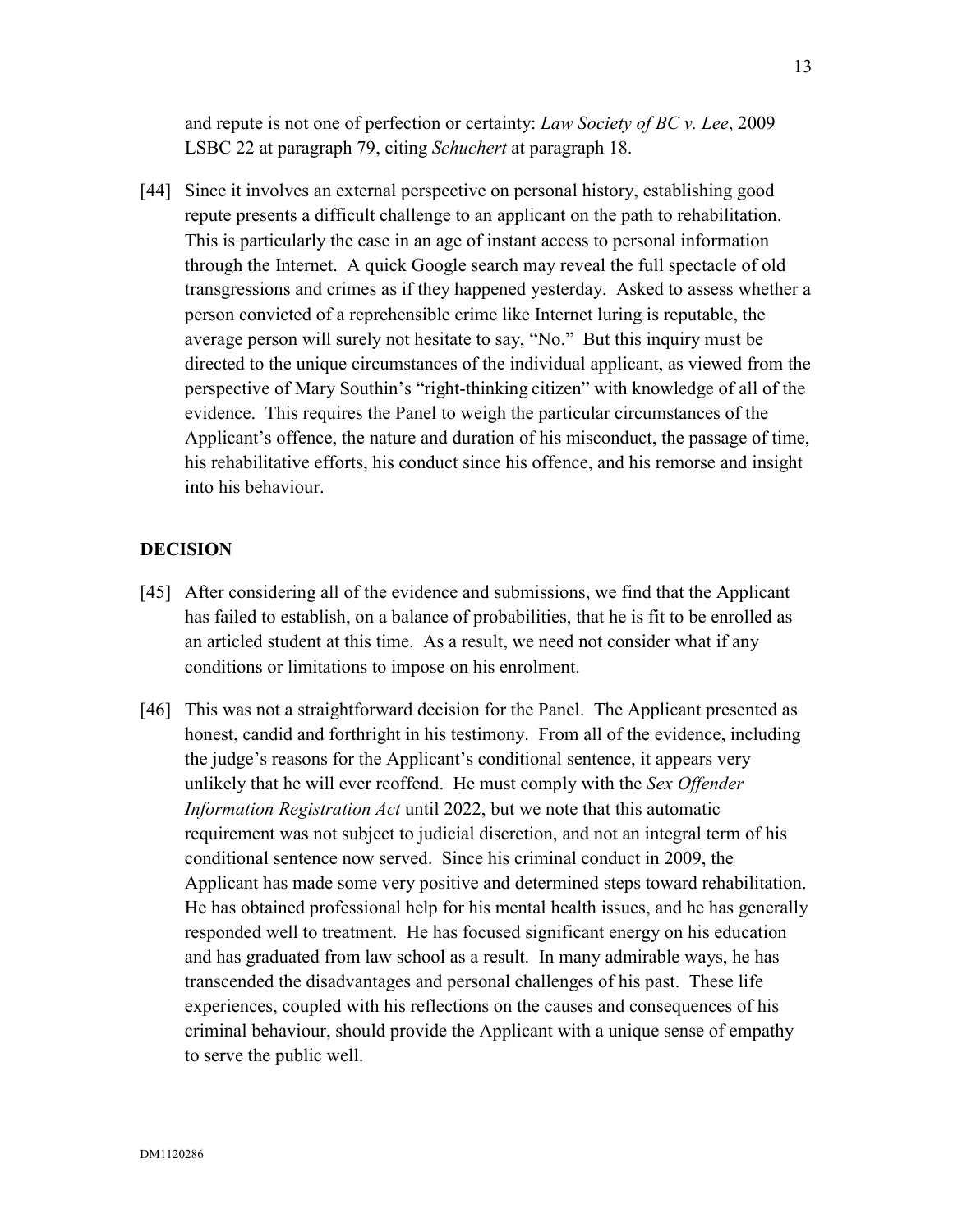- [47] Still, issues remain of significant concern to the Panel. Foremost among them is the Applicant's apparent continuing struggle with impulsivity and resulting exercise of poor judgment. We are also concerned about the possibility of a connection between the Applicant's impulsivity and his alcohol and marijuana use. Though unrelated to such use, his 2009 criminal offence occurred at least in part due to his failure to control his base impulses by the exercise of good judgment and self-reflection. Impulsivity was again evident in the late 2014 drink-throwing incident and impaired driving incident. Both incidents involved alcohol use and occurred at a time when the Applicant knew that the Law Society was examining his character and readiness to be enrolled as an articled student. Good character does not stop at appreciating the difference between right and wrong; as Mary Southin indicated, it also involves doing right over wrong.
- [48] The two post-application incidents demonstrate to us that the Applicant needs more time for self-transformation before he is ready, from a character perspective, to be enrolled as an articled student. This is not to say that he must rise to a standard of perfection or certainty. Nor is this to say that the Applicant's criminal conviction defines him or "fixes his essential nature for all time." Rather, this is to say that given all of the circumstances, including the magnitude of his criminal offence, the fact that just over two years have elapsed since the completion of his sentence, and the recent nature of the two post-application incidents — the Applicant has not yet overcome the burden of establishing his good character and repute.
- [49] Our assessment of the Applicant's current character does not mean that we cannot foresee a time when he will be able to demonstrate the good character required of an articled student. He appears to have made great strides in his development and maturity. By all accounts, he has benefitted greatly from the counselling he has received over the past several years, including the counselling imposed as part of his sentence. The Panel encourages him to continue to seek out any professional help he needs. We are optimistic that such help will provide him with further valuable insight into his behaviour, including his impulsivity and coping strategies that involve alcohol and marijuana, that led us to the conclusion that his path to rehabilitation is not yet complete.
- [50] Pursuant to Law Society Rule 2-55(2), an unsuccessful applicant for enrolment, call or admission may reapply for enrolment on the earlier of the date set by a panel or two years after the issuance of the decision denying the previous application. Though the Applicant has not demonstrated that he is fit to become an articled student at this time, we do not view it as necessary for him to wait two years before reapplying for enrolment. More than 17 months have elapsed since he submitted his initial application to the Law Society. He has made many impressive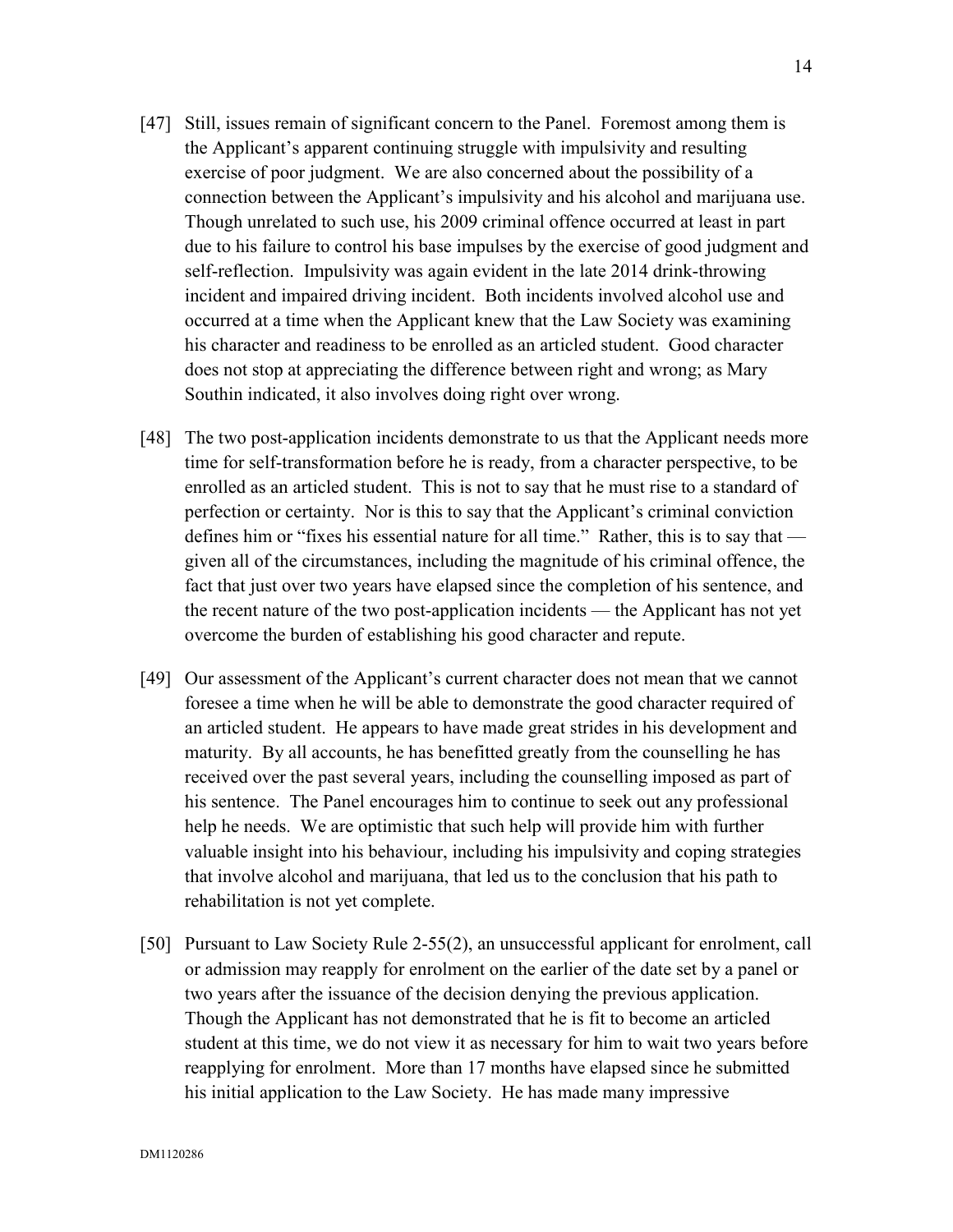accomplishments since his criminal offence, and has shown an evolving level of maturity and self-awareness. Had the two post-application incidents not occurred, our decision regarding his application would likely be different. We therefore reduce the Applicant's minimum time period for re-application to 12 months from the date of this decision.

# **COSTS**

[51] The parties did not make any submissions on costs. The Applicant did, however, post security for costs. If the parties require an order on costs, the Panel will consider and respond to written submissions received within 30 days of this decision being issued.

# **NON-DISCLOSURE ORDER**

- [52] At the conclusion of evidence and submissions, the Applicant requested that specific personal and privileged information disclosed at the hearing not be disclosed to the public. The Law Society consented to the order for non-disclosure sought.
- [53] The Panel must weigh the value of hearing transparency and openness on one hand, and the value of personal privacy — for the Applicant and third parties alike — on the other. Law Society Rule 5-6(1) provides that every hearing is open to the public. Rule 5-7(1) permits any person to obtain a transcript of the hearing. Rule 5-7(2) permits any person to obtain a copy of an exhibit entered during a public portion of a hearing. Rule 5-6(2), meanwhile, permits a panel to make an order that specific information not be disclosed "to protect the interests of any person."
- [54] The hearing record included a substantial amount of highly personal and sensitive information regarding the Applicant and other individuals directly and indirectly involved in his past and present circumstances. Beyond the information provided in this decision, we see no public interest value in the disclosure of any remaining personal information.
- [55] We therefore ordered, pursuant to Rules 5-8 and 5-9, that exhibits in this proceeding that relate in any way to the Applicant's criminal conduct in and around 2009, and subsequent criminal charges, plea, sentence and counselling must not be disclosed to anyone other than members of this Panel, a review board, counsel and their clients, or a court for purposes of any review, appeal or judicial review arising from this hearing.